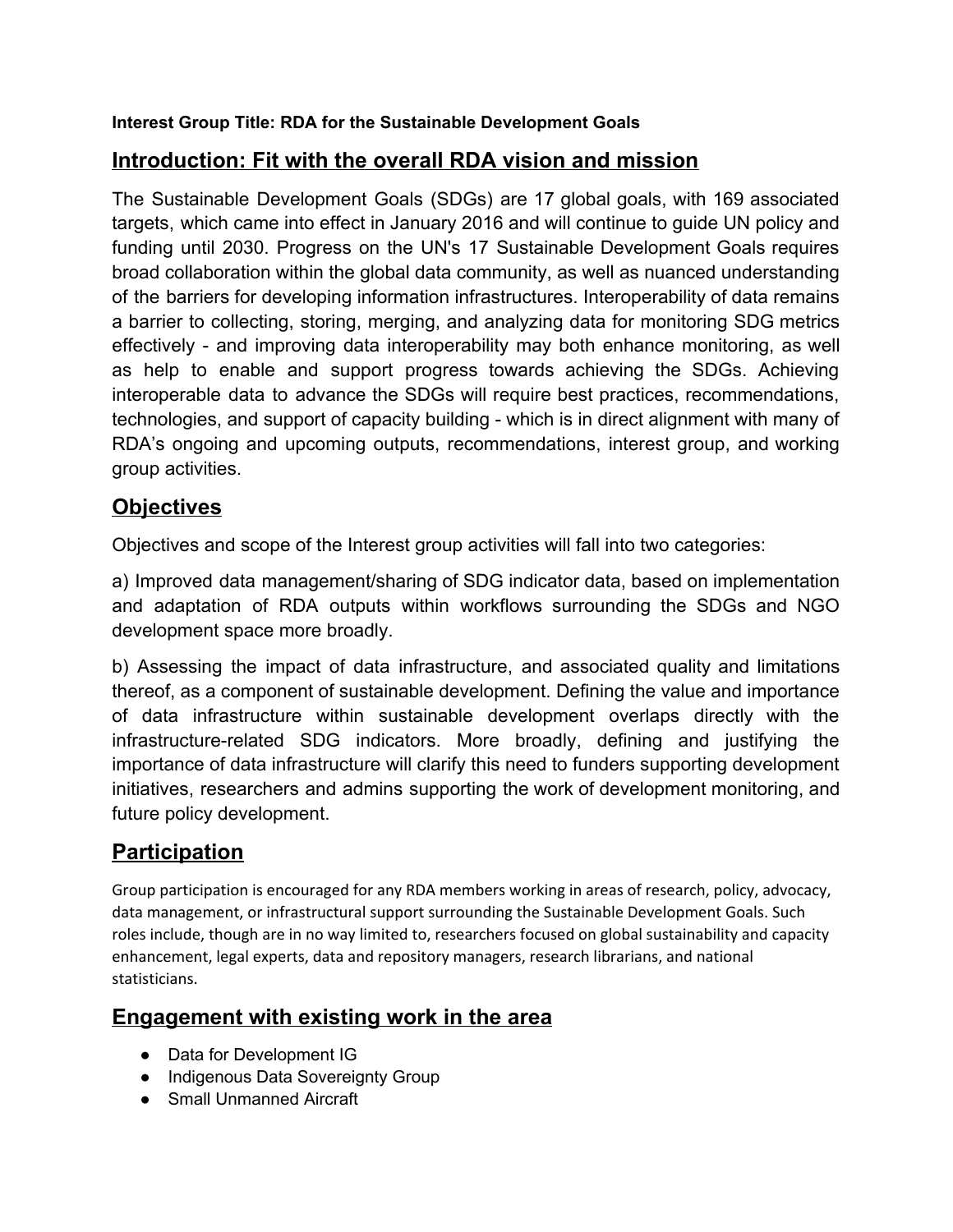- Health Data IG
- Reproducible Health Data Services Working Group
- RDA/Codata Data Science Summer Schools

#### **User Scenarios**

Achieving successful monitoring of the sustainable development goals requires international data exchange and an array of changes to the culture of science and capacity enhancement activities ongoing in nations wherein data for the SDG indicators are being collected. These capacity enhancement activities fall within four broad categories, all of which overlap with the social and technical challenges to international research data sharing:

- Organizational collaboration
- Data sharing and interoperability
- Data sharing and data governance
- Capacity building

Broadly, the value-add of this Interest Group's activities will be:

- 1) Create materials to support the implementation of RDA outputs and recommendations within the social and technical work of the UN surrounding the sustainable development goals. These materials will be aimed to support the work of data managers, statisticians, research policy advisers and advocates, and diverse project managers supporting SDG data infrastructure and data use.
- 2) Facilitate organizational collaboration/support with the U.N. and its agencies partnerships in commercial, academic, and NGO space. Facilitating such partnerships will Increase the visibility of the RDA on a global scale, providing precedence for future collaboration with additional IGOs and NGOs. RDA's OAB, TAB, Council, Secretariat, and group membership could all play a role in facilitating such partnerships.
- 3) Build collaborative partnerships across RDA interest groups and working groups working within the field of capacity development in low and middle income countries, furthering progressing RDA's mission.

### **Scope of Interest Group:**

Activities ongoing within the RDA that could align with the SDGs

- 1. Conduct a literature review of the United Nations actions for SDGs, the related targets and indicators, and additional efforts ongoing in the space of research data that overlap with the intersection of RDA and the SDGs.
- 2. Landscape analysis of RDA Working Group/IG connections to SDG work, as examined in aim 1
	- a. Draft tabular matrix WG/IG overlap with indicators and OD2I (value chain of data to decisions)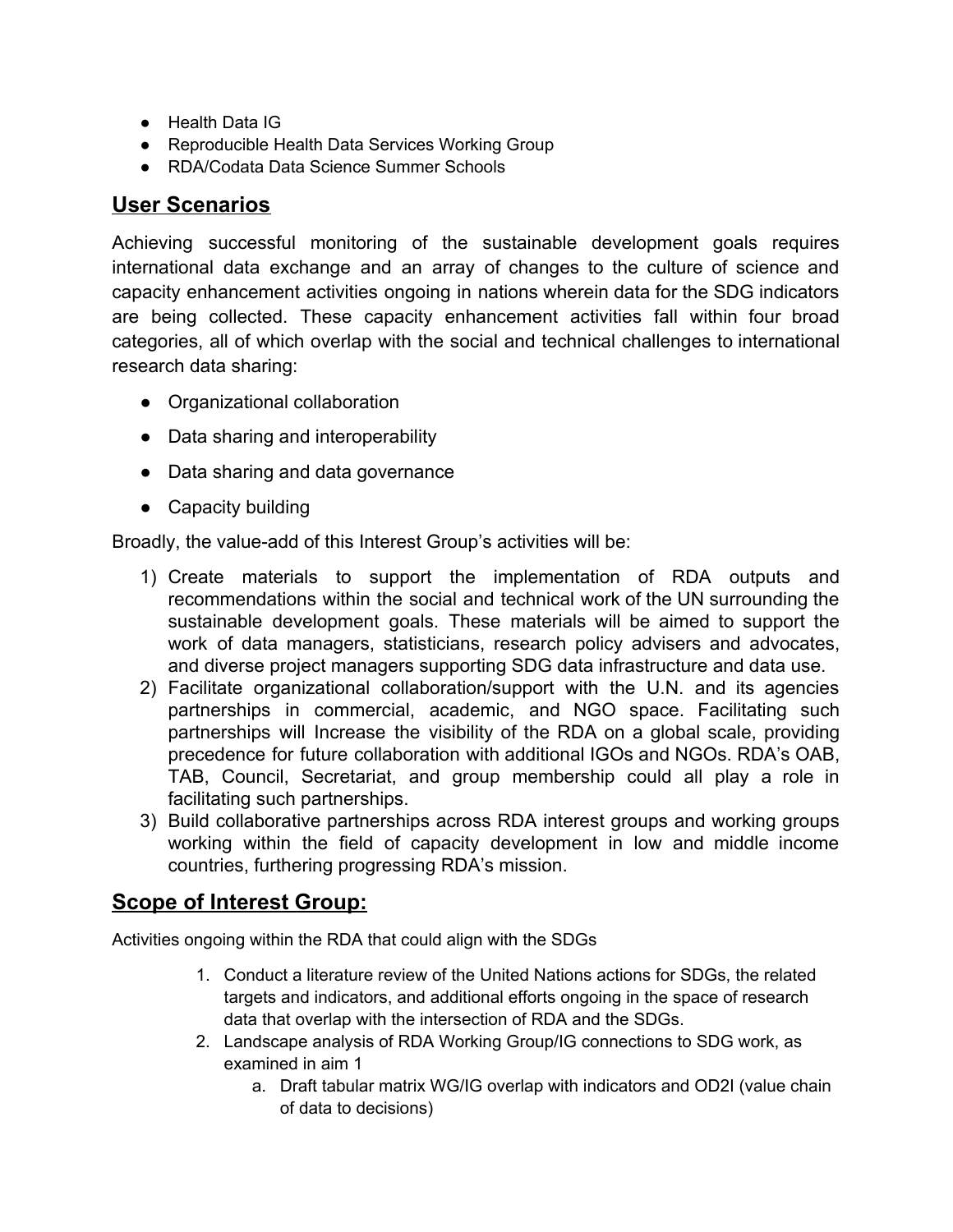- b. Build an interactive board/sticker/cards @P14 for WG/IGs to place themselves within the matrix - MILESTONE
- c. Identify working and interest groups of potential high-impact for SDGs
- d. Validate matrix in collaboration with selected working and interest groups
- 3. Create an implementation guide advising members of the U.N. working in the areas of Sustainable Development Goals about the applicable RDA outputs and recommendations, strategies for implementation, and available technologies and methods to support implementation.
- 4. Identify examples of implementation: Identify pathways and past success-cases wherein RDA working/interest groups were in collaboration with or implemented by SDG or capacity development work.
- 5. Conduct test adoptions of implementation guide, developed in aim 3, to garner usability and implementation feedback from members of the U.N.

#### **Mechanism**

Interest group members will hold bi-monthly meetings via telecom platforms such as Zoom, GoToMeeting, or etc. for all interest group members. These meetings will have running agenda items, reports of ongoing projects, and additional items added given upcoming events or emerging opportunities aligned with deliverables or collaboration with partnering organizations. Co-chairs may also meet outside of these bi-monthly meetings to manage ongoing deadlines. Meeting notes will be made open to the public via the RDA website. Plenary sessions will provide public updates about IG activities and space for community feedback regarding strategy or scope.

# **Potential Projects for Interest Group Scope**

In preperation of defining the Interest Group's scope and potential objectives, the following activities are proposed:

- 1) Select representatives from the RDA community active in work aligned with the SDGs familiar with strategies for forming organizational partnerships with the RDA.
- 2) Assess key needs/gaps for the UN, funder, and SDG-associated organizations addressable by these RDA activities.
- 3) Recognizing the work of the UN in identifying tiers of SDG indicators and the future needs for SDGs, identify potential alignment of RDA activities that may support UN tier indicator work
	- **Tier 1:** Indicator is conceptually clear, has an internationally established methodology and standards are available, and data are regularly produced by countries for at least 50 per cent of countries and of the population in every region where the indicator is relevant.
	- **Tier 2:** Indicator is conceptually clear, has an internationally established methodology and standards are available, but data are not regularly produced by countries.
	- **Tier 3:** No internationally established methodology or standards are yet available for the indicator, but methodology/standards are being (or will be) developed or tested.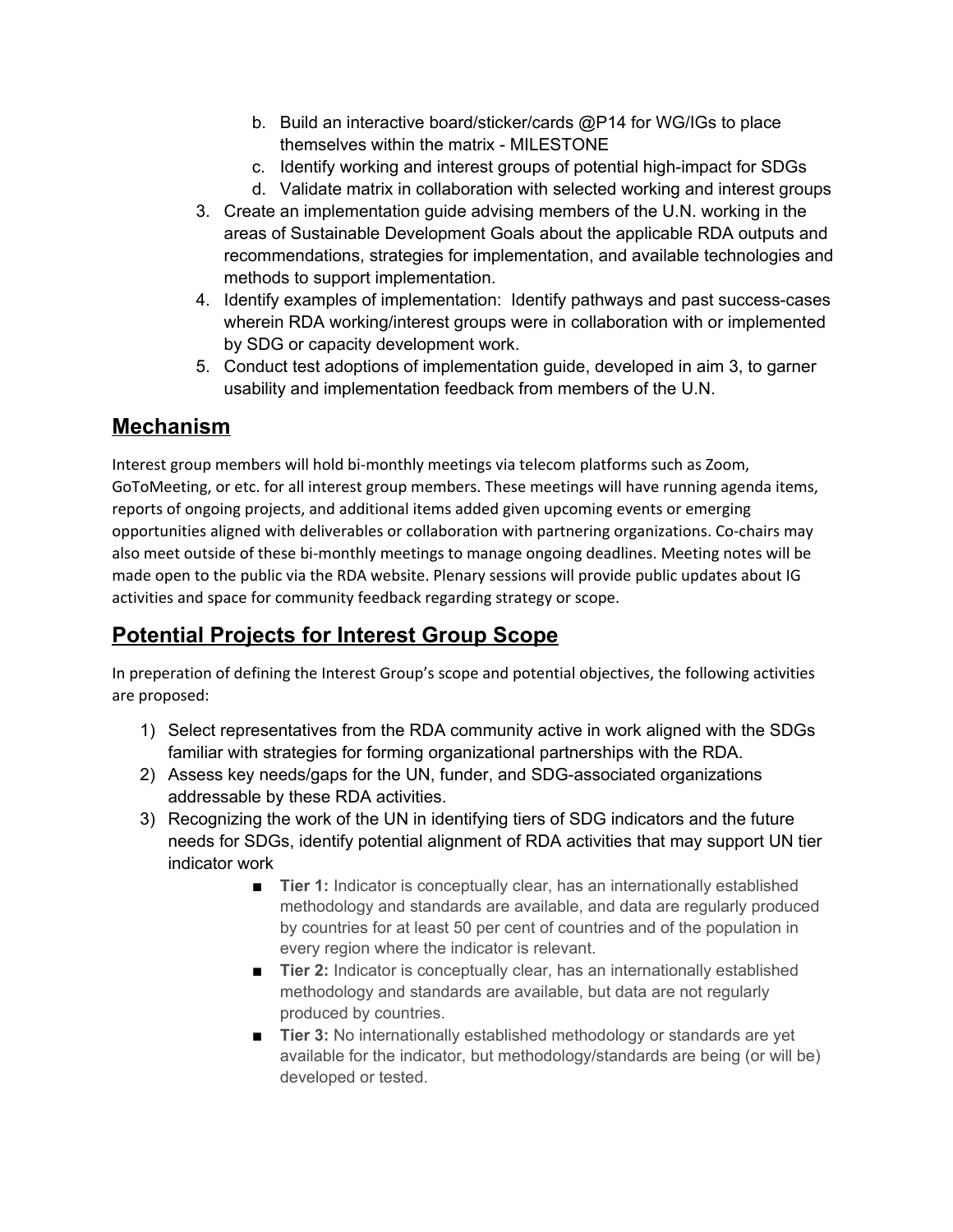4) Execute a problem/needs assessment as mapped by the UN and supporting community. Such a needs assessment would likely require conversations, structured surveys, or litereature reviews with UN executives or policies concerning how the U.N. perceives problems/needs, and where RDA may contribute.

In reflecting on the sessions and feedback throughout the p13, some of the major takeaways and potential next steps on SDG work are as follows:

*Create adoption/output portfolio (aim 3) for the development sector audience.* This output portfolio could also frame the value of RDA outputs for various SDG goals, such as #9 Industry, Innovation and Infrastructure (focusing on the value of research data infrastructure supporting sustainability), and #17 Partnerships for the goals (focusing on the value RDA brings in as a large 8,000-strong member community). Such a portfolio could be a brief summary of RDA-alignment with the SDG work and some educational materials, such as a webinar, describing how RDA outputs could be applicable to social and technical issues surrounding work in the SDGs. We'd also thought featuring testimonials of people working in the SDGs who recognize the RDA's benefit or have used RDA outputs in past within their work would be beneficial. We're in contact with members of the RDA summers schools and education for librarians IG who are well-experienced in crafting similar portfolios for targeted audiences, and will continue to explore how such a portfolio could be impactful.

*Assess existing RDA groups and partnerships aligned with the development sector.* Given the diverse RDA outputs and recommendations that could support the SDGS, we will assess their alignment with the SDGs and select representatives from these activities who might be amenable to discussing strategies for forming a partnership with the UN. These representatives may also have previous experience with forming organizational partnerships or may themselves represent a RDA organizational partner.

The aim being three-fold:

1) Define activities ongoing within the RDA that could align with the SDGs

2) Select representatives active in this work familiar with strategies for forming organizational partnerships with the RDA

3) Assess key needs/gaps for the UN addressable by these RDA activities and form a case-statement for a working or interest group.

Many of the topics covered in the IN2N publication could be of interest to the UN and represent the sorts of contributions the RDA-community could offer. Ensuring the final publication reaches the attention of the UN could be a worthwhile strategy.

## **Potential Group Members**

| Name       | Member Type | <b>RACI</b> | Region/Country | Contact mail           |
|------------|-------------|-------------|----------------|------------------------|
| Ingvill C. | Co-Chair    | R/A         | Germany        | ingvill.mochmann@gesis |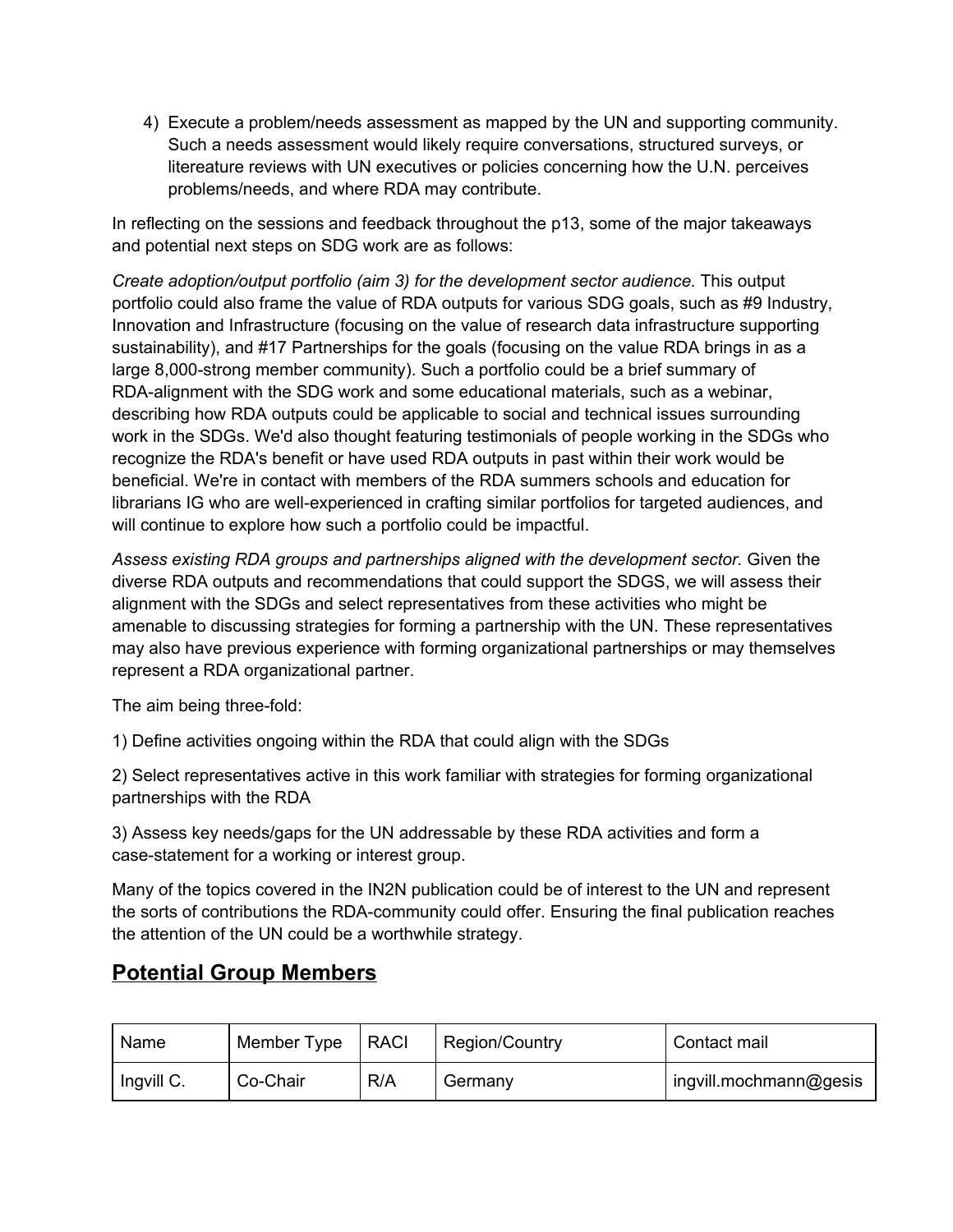| Mochmann                   |           |     |           | .org                                  |
|----------------------------|-----------|-----|-----------|---------------------------------------|
| Anthony<br>Juehne          | Co- Chair | R/A | <b>US</b> | aljuehne12@gmail.com                  |
| Lindsay<br><b>Barbieri</b> | Co- Chair | R/A | <b>US</b> | Ikbar@uvm.edu                         |
| <b>Rob Quick</b>           | Member    |     | <b>US</b> | rob rquick@iu.edu                     |
| Jay<br>Pearlman            | Member    |     | <b>US</b> | jay.pealrman@fourbridge<br>s.org      |
| Francoise<br>Pearlman      | Member    |     | <b>US</b> | jsp@sprintmail.comimdis<br>2018       |
| Edit Herczog               | Member    |     | Hungary   | mrs.edit.herczog@gmail.<br>com        |
| Francoise<br>Genova        | Member    |     | France    | francoise.genova@astro.<br>unistra.fr |
| Ilya<br>Zaslavsky          | Member    |     | <b>US</b> | zaslavsk@sdsc.edu                     |

#### **Additional links to informative material related to the group**

Sustainable Development Goals Interoperability Data Collaborative: <http://www.data4sdgs.org/initiatives/interoperability-data-collaborative>

Interoperability: A practitioner's guide to joining-up data in the development sector:

[http://www.data4sdgs.org/resources/interoperability-practitioners-guide-joining-data-developme](http://www.data4sdgs.org/resources/interoperability-practitioners-guide-joining-data-development-sector) [nt-sector](http://www.data4sdgs.org/resources/interoperability-practitioners-guide-joining-data-development-sector)

A Vision for the Humanitarian Use of Emerging Technology for Emerging Needs:

[https://www.alnap.org/help-library/a-vision-for-the-humanitarian-use-of-emerging-technology-for](https://www.alnap.org/help-library/a-vision-for-the-humanitarian-use-of-emerging-technology-for-emerging-needs)[emerging-needs](https://www.alnap.org/help-library/a-vision-for-the-humanitarian-use-of-emerging-technology-for-emerging-needs)

ICSU, ISSC (2015): Review of the Sustainable Development Goals: The Science Perspective. Paris: International Council for Science (ICSU). <https://council.science/cms/2017/05/SDG-Report.pdf>

Please add below additional links to informative material related to the participating groups, i.e. group pages, case statements, working documents etc…